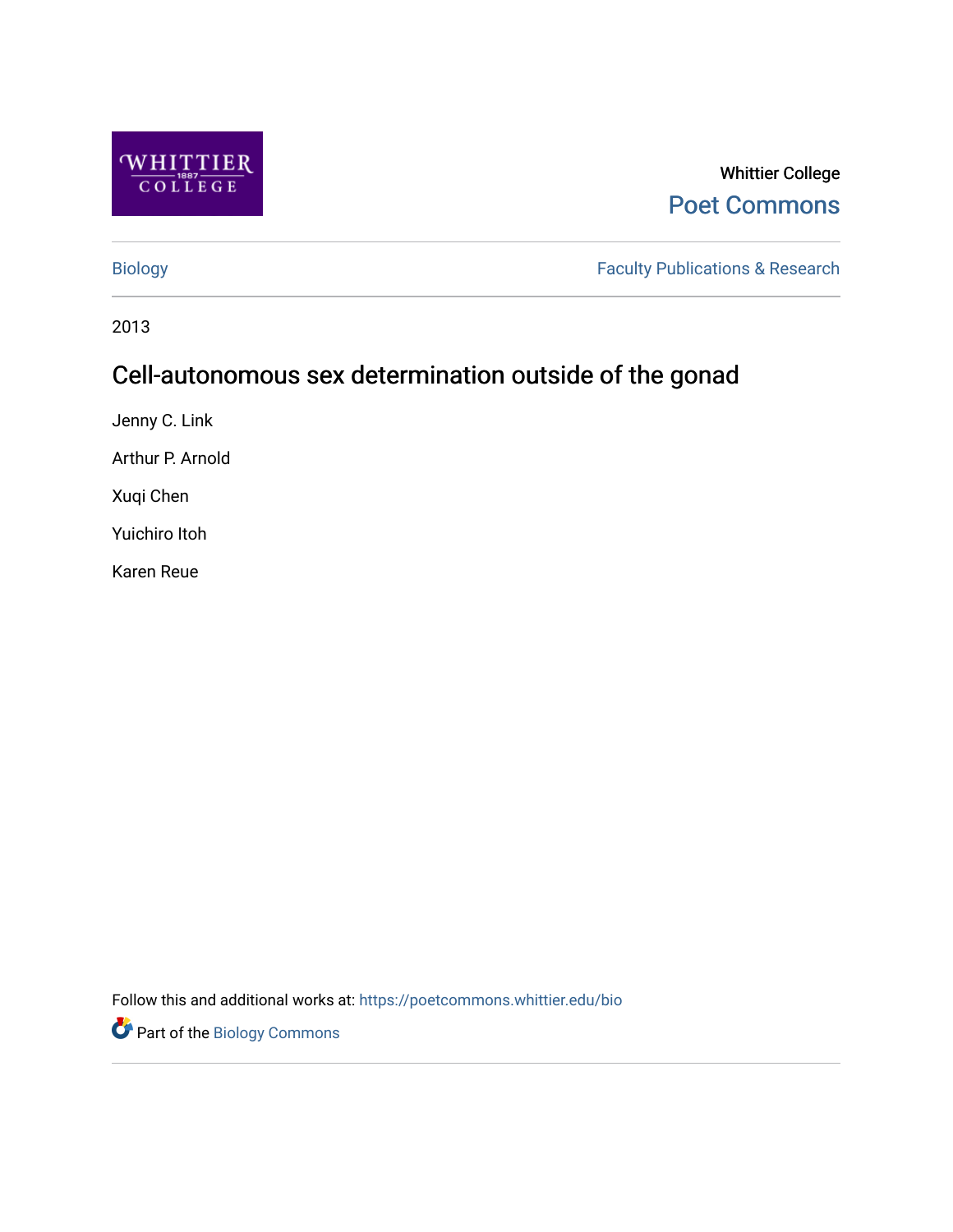# Cell-Autonomous Sex Determination Outside of the Gonad

Arthur P. Arnold, $^{1\ast}$  Xuqi Chen, $^{1}$  Jenny C. Link, $^{2}$  Yuichiro Itoh, $^{1}$  and Karen Reue $^{2,3}$ 

Background: The classic model of sex determination in mammals states that the sex of the individual is determined by the type of gonad that develops, which in turn determines the gonadal hormonal milieu that creates sex differences outside of the gonads. However, XX and XY cells are intrinsically different because of the cell-autonomous sex-biasing action of X and Y genes. Results: Recent studies of mice, in which sex chromosome complement is independent of gonadal sex, reveal that sex chromosome complement has strong effects contributing to sex differences in phenotypes such as metabolism. Adult mice with two X chromosomes (relative to mice with one X chromosome) show dramatically greater increases in body weight and adiposity after gonadectomy, irrespective of their gonadal sex. When fed a high-fat diet, XX mice develop striking hyperinsulinemia and fatty liver, relative to XY mice. The sex chromosome effects are modulated by the presence of gonadal hormones, indicating an interaction of the sex-biasing effects of gonadal hormones and sex chromosome genes. Conclusions: Other cell-autonomous sex chromosome effects are detected in mice in many phenotypes. Birds (relative to eutherian mammals) are expected to show more widespread cell-autonomous sex determination in non-gonadal tissues, because of ineffective sex chromosome dosage compensation mechanisms. Developmental Dynamics 242:371–379,  $2013$ .  $©$   $2013$  Wiley Periodicals, Inc.

Key words: sex chromosome; sex determination; X chromosome; Y chromosome; Z chromosome; W chromosome; sexual differentiation; androgens; estrogens

Accepted 16 January 2013

#### INTRODUCTION

The current dominant model of mammalian sex determination was recently summarized as follows: "In mammals, biological differences between males and females are determined genetically during embryonic development. These differences have a significant impact on the physical, reproductive, psychological, and social life of an individual. Sex development can be divided into two processes, 'sex determination,' which is the developmental decision that directs the undifferentiated gonad to develop as a testis or ovary and 'sex differentiation,' which occurs once the gonad has developed and is induced by the products of the gonad to establish the phenotypic sex. In mammals, sex determination equates to gonad development" (Eggers and Sinclair, 2012).

Based on the present evidence, this classical model of sex determination adequately accounts for the forces

that cause sex differences in the gonads, external genitalia, internal genitalia (structures derived from Müllerian and Wolffian ducts), and much of sexual differentiation of the mammalian brain that has been investigated. These sexual characteristics have a large impact in determining whether the individual will reproduce as male or female, and are considered by many scientists and lay persons as the characteristics that define the sex of the individual.

<sup>1</sup>Department of Integrative Biology and Physiology, and Laboratory of Neuroendocrinology of the Brain Research Institute, University of California, Los Angeles, California

<sup>2</sup>Molecular Biology Institute, University of California, Los Angeles, California<br><sup>3</sup>Departments of Human Genetics and Medicine, David Geffen School of Medicine at UCLA, University of California, Los Angeles, California Grant sponsor: NIH; Grant numbers: DK083561, NS043196, DC000217.

\*Correspondence to: Arthur P. Arnold, Department of Integrative Biology and Physiology, UCLA, 610 Charles Young Drive South, Los Angeles CA 90095-7239. E-mail: arnold@ucla.edu

DOI: 10.1002/dvdy.23936 Published online 30 January 2013 in Wiley Online Library (wileyonlinelibrary.com).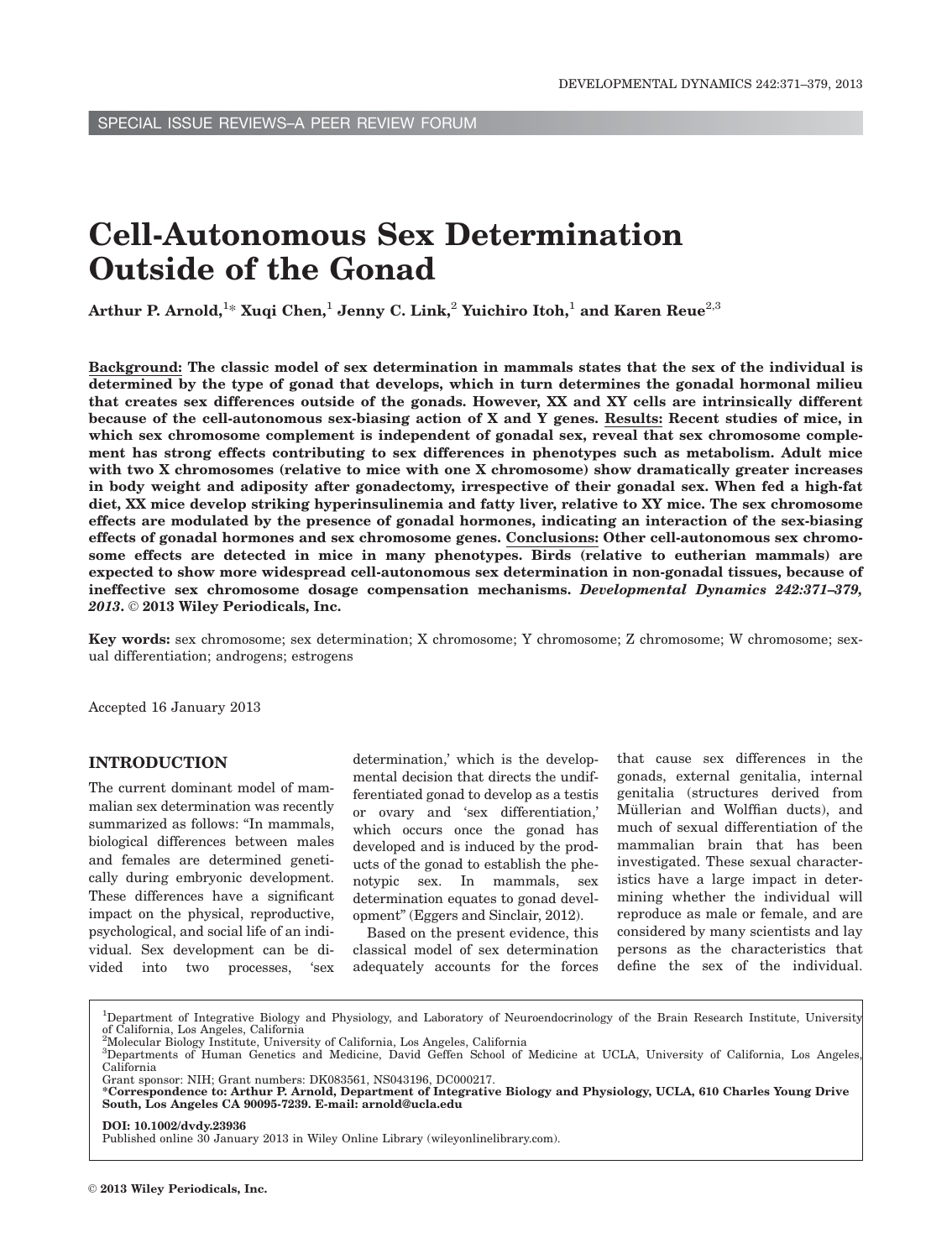Moreover, the gender (social implications of sex) of the individual is often affected by and concordant with these characteristics, so that these factors indirectly impact the social environment of the individual.

The problem with the classical model is that it is unable to account for an increasing number of sex differences in important mammalian phenotypes because these sex differences are not downstream of the developmental decision to form testes or ovaries. The sex differences that are thereby defined as "outside" of sex determination are nevertheless quite important. At the top of the list is X inactivation, a process that is ubiquitous in all XX cells outside of the germline. The process profoundly affects the transcriptional landscape of the cell, involves significant epigenetic changes and differential nuclear compartmentalization of chromosomes, and is tightly regulated and requires significant investment of the cell's resources (Heard and Disteche, 2006). X inactivation is fundamentally female, never found in normal XY male cells. As such, it belongs within the framework of a general theory of sex determination, not outside of such a theory. Other sex differences are found prior to sexual differentiation of the gonads, indicating that the sex chromosomes encode factors that act within and outside of the gonads (O et al., 1988; Burgoyne et al., 1995; Bermejo-Alvarez et al., 2011a,b; Silversides et al., 2012; Nef et al., 2005; Dewing et al., 2003). As is discussed below, even after the gonads differentiate, the number of X chromosomes influences sex differences in the phenotype of cells and individuals, independent of the gonadal sex of the individual. The Y chromosome has effects outside of the gonad, and harbors genes that impact sexual phenotype, not just by determining the differentiation of the male's gonad. Thus, XX and XY individuals with testes are not equivalent, and XX and XY individuals with ovaries are not equivalent.

The thesis of this article is that a more accurate model of sex determination recognizes multiple factors encoded by the sex chromosomes, not just those that determine gonadal sex, which act in parallel to determine sexual bias in tissues throughout the body (Arnold, 2011). Accordingly, in this article we define "sex determination" to include any factors that cause sex differences in cells, tissues, and individuals. The discrimination of separate processes of "sex determination"" and "sexual differentiation" is unnecessary and counterproductive. Factors that determine the sex of cells and individuals can be primary (encoded by the sex chromosomes of the zygote) or secondary factors downstream of the primary X and Y factors (Arnold, 2011). In this view, Sry is a primary sex-determining factor, and testicular hormones secreted because of the differentiation of testes are secondary sex determinants.

#### SEX CHROMOSOME EFFECTS ON METABOLISM AND OBESITY

We focus first on recent evidence concerning sex differences in body weight, adiposity, and metabolic disease, because this example is particularly instructive. In mice, adult males weigh more than females. Sex differences in body size have long been known to begin before implantation of the blastocyst, well before the embryo has gonads, and continue into early post-natal life (Burgoyne et al., 1995, 2002). Sex chromosome effects on body weight are also found in adult mice (Budefeld et al., 2008). These findings establish the existence of sex determinants not acknowledged by the classical dogma. The sex determinants can be further demonstrated using a mouse model—the four core genotypes (FCG)—in which gonadal sex and chromosomal sex are decoupled. FCG mice include XX and XY mice with testes and XY and XX mice with ovaries (De Vries et al., 2002; Arnold and Chen, 2009). Analysis of FCG mice revealed that both gonadal secretions and sex chromosome complement influence sex differences in body weight and adiposity (Chen et al., 2012). Thus, at 3 weeks after birth, no difference in body weight is evident in these mice (day 21, Fig. 1A). However, following the onset of puberty, sex differences in gonadal secretions cause sex differences in body size, with gonadal males being larger than females (at day 45, Fig. 1A). Adult gonadal males are about 25% heavier than gonadal females, whether they are XX or XY, confirming the importance of gonadal secretions (at 75 days, or week 0 in Fig. 1B). However, gonadally intact XX mice are about 7% heavier than XY mice, independent of their gonadal sex, indicating that the sexual phenotype also depends on the sex chromosomes (at 75 days, or week 0 in Fig. 1B).

The role of sex chromosome complement is revealed more dramatically when the gonads are removed in adulthood (Fig. 1B). At first, the body weights of the four groups of FCG mice converge, as mice that previously had ovaries increase body weight and mice that previously had testes plateau in their weight. Four weeks after gonadectomy, there is no difference in body weight among the four groups. After this point, the body weight of XX mice increases faster than that of XY mice, so that at 10 months after gonadectomy, XX mice are 24% heavier than XY mice. The XX versus XY difference at this point is as great as the effect of gonadal hormones prior to gonadectomy. The greater weight of XX mice is attributed mostly to 88% greater fat mass in XX than XY (50% greater relative to body weight), although lean mass is also greater in XX than XY. These large differences in adiposity are surprising, considering that the mice are eating a low fat (5% by weight) chow diet. Although XX and XY mice have about the same level of physical activity, XX mice eat more than XY mice during the daytime (their inactive phase), independent of their gonadal sex, which could contribute to their greater adiposity.

The differential role of the sex chromosomes is illustrated further when the mice are fed a high-fat diet. Diets such as this are often used by investigators studying metabolic diseases, because they roughly mimic the high caloric diets consumed by people in developed countries. The high caloric content provides a dietary stress that uncovers important pathophysiological effects in mice with varying metabolism. On this diet, XX mice gonadectomized as adults gain weight at an accelerated rate compared to XY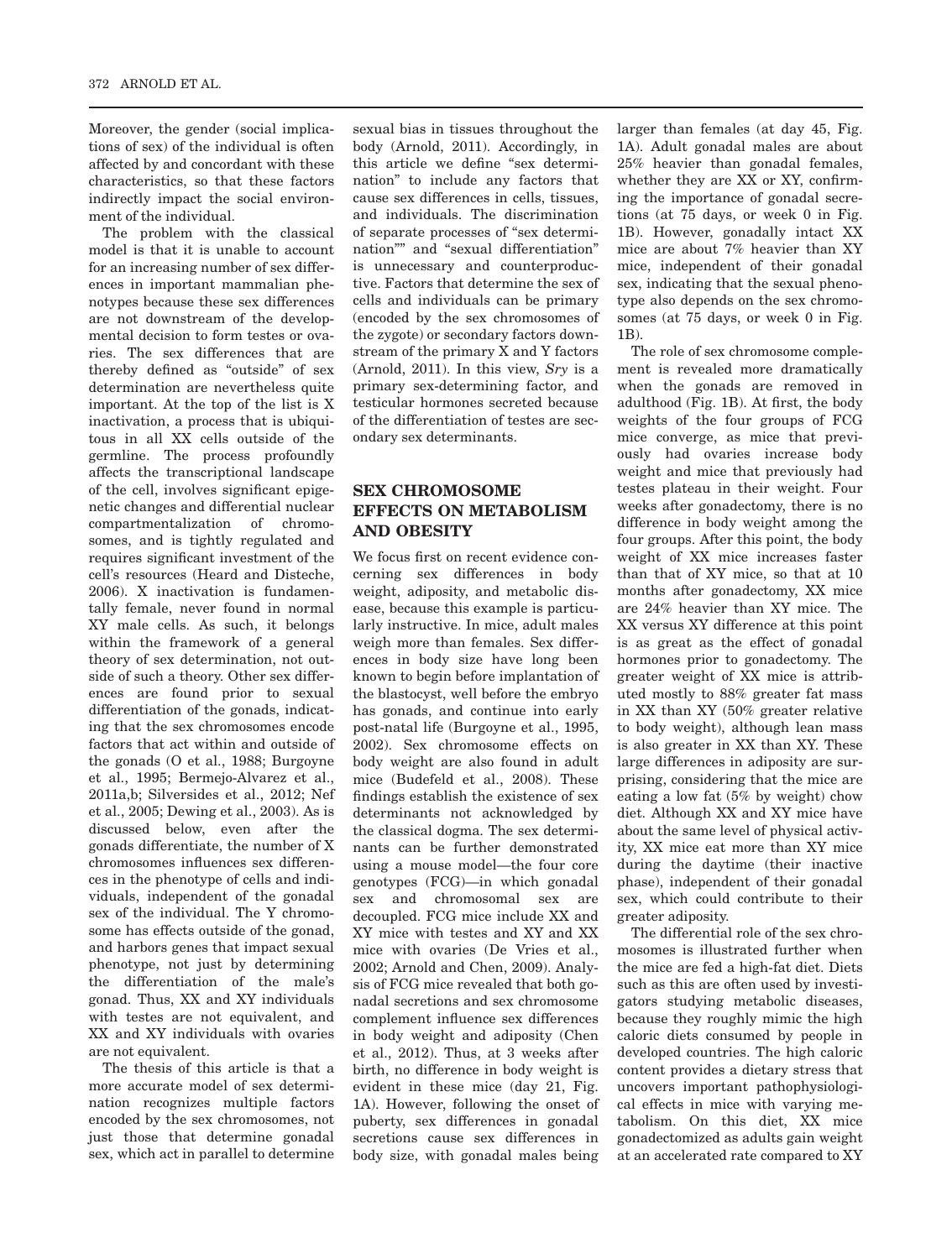

Fig. 1. Cell-autonomous effects of sex chromosomes contribute to sex differences in body weight and metabolism in mice. A: Four core genotypes (FCG) mice show little sex difference in body weight at 21 days (weaning). After puberty at day 45, gonadal males weigh more than females. Ten months after gonadectomy (GDX, performed at 75 days of age), XX mice are 24% heavier than XY mice, and an interaction (Int) between sex chromosome complement and gonadal sex is apparent because XX gonadal females are heavier than gonadal males, but XY gonadal males and females are not different.  $\frac{1}{1}P < 0.0001$ ,  $\frac{1}{1}P < 0.000001$ . B: Body weight in gonadally intact mice at day 75 and after GDX at day 75. The sex difference caused by gonadal secretions disappears in the first month after GDX, after which XX mice gain more weight than XY mice. XXM, XX gonadal males; XYM, XY gonadal males; XXF, XX gonadal females; XYF, XY gonadal females. C: Liver histology after eating a high-fat diet (beginning 4 weeks after gonadectomy for a total of 16 weeks) shows that XX mice have dramatically greater accumulation of triglycerides in the liver, relative to XY mice, irrespective of gonadal sex. D: Four types of progeny of XY\* fathers were compared to assess the effects of one versus two X chromosomes, or of the Y chromosome. After GDX at 75 days, mice with the equivalent of two X chromosomes gain more weight and fat than mice with one X chromosome, and the presence of the Y chromosome has no apparent effect. From Chen et al. (2012).

mice (Chen et al., 2012), and the livers of gonadectomized XX mice accumulate dramatically higher levels of triglycerides, relative to XY mice, and independent of gonadal sex (Fig. 1C). Fatty liver is a major component of metabolic syndrome, and a major risk factor for liver cancer (Sun and Karin, 2012). XX mice on a high-fat diet, relative to XY, also showed signs of insulin resistance (a twofold elevation in fasting insulin in plasma, despite similar blood levels of glucose) (Chen et al., 2012). Insulin resistance is commonly associated with obesity in humans, and a key feature of the metabolic syndrome.

The role of sex chromosome complement as a determinant of metabolism and obesity was demonstrated further using the XY\* model, which varies the number of X and Y chromosomes independently of each other (see Chen et al., 2008, for description of the XY\* model). The analysis of the XY\* model shows that mice with two X chromosomes have greater body weight and adiposity than mice with one X chromosome, whereas the presence or absence of a Y chromosome has little effect (Fig. 1D). Taken together with data from the FCG model, the results indicate that under hypogonadal conditions, the number of X chromosomes in mice has dramatic effects on critical variables that model human obesity and metabolic disease.

Classic sex determination theory, although seductive in its simplicity, is silent concerning the sexually differentiating role of the number of X chromosomes, and of other possible cellautonomous effects of sex chromosome complement (e.g., known male-

specific non-gonadal effects of Sry or other Y genes; Dewing et al., 2006). A more adequate theory recognizes several classes of factors on the sex chromosomes that make males and females different (Arnold, 2009b, 2011). These include Y genes, such as Sry, that act outside of the gonads, and X genes that escape inactivation or that receive a parental imprint. Candidate X genes include about 3% of X genes that escape inactivation in mice (Yang et al., 2010). Among these are genes that are consistently expressed at higher levels in mice with two X chromosomes compared to mice with one X chromosome (Lopes et al., 2010; Werler et al., 2011; Chen et al., 2012). A second group of X genes that are candidates for the X chromosome effect includes those that receive different parental imprints in XX and XY mice. XY mice experience only a maternal imprint on X genes, but XX mice receive imprints from both parents. These factors all act cell-autonomously in the gonads and throughout the body, to cause sex differences in cell function. In addition, cells are also sexually differentiated by hormonal factors from the gonads, which are the dominant factors causing sex differences in phenotype throughout the body. Thus, multiple parallel-acting factors encoded by the sex chromosomes have sex-determining effects.

Once several parallel pathways of sex determinants are recognized, it becomes possible to appreciate that the sexually differentiating role of one factor is conditioned by the effects of others, and that sex-biasing factors may counteract or reduce the effects of each other (De Vries, 2004). Neither of these important conclusions derives from classic sex-determination theory. For example, the effect of X chromosome number on mouse body weight is present more at some phases of life than at others. In the weanling mouse when gonadal hormones are expected to be low, the effect of X chromosome number on body weight is not apparent, for unknown reasons (day 21, Fig. 1A). It becomes obvious by adulthood, when gonads are fully active, when it accounts for a 7% difference in body weight at 75 days of age (week 0, Fig. 1B). When the gonads are removed, the effects of X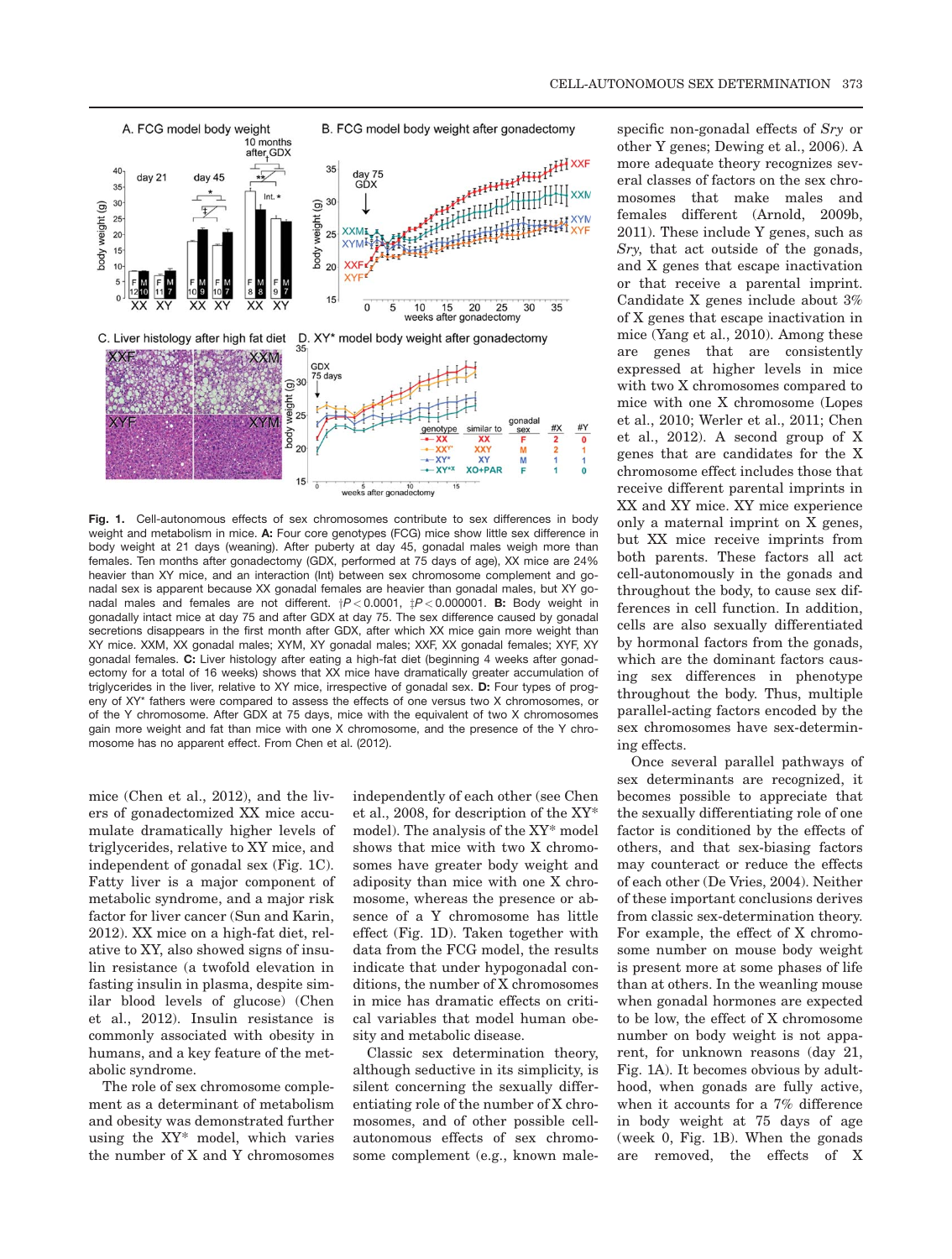chromosome number slowly emerge over a period of months as a major factor, causing up to 24% difference in body weight and metabolic dysregulation (Fig. 1AB), especially when mice are eating a high-fat diet (Chen et al., 2012). Because the sex chromosome effect is larger in the absence of gonads than in their presence, it would appear that gonadal secretions blunt or obscure the effects of sex chromosome complement. Inherent in that idea is that the effects of gonadal hormones differ in XX and XY cells. These ideas need further testing. The data already suggest that the XX versus XY difference is in the "opposite" direction of the hormone effects, at least for body weight, because female XX chromosome complement increases body weight, but male gonadal hormones produce greater body weight than female gonadal hormones (Fig. 1A).

The data in Figure 1 suggest other important conclusions about the interaction of gonadal hormones and sex chromosome complement. At 10 months after gonadectomy, XX mice that had ovaries have greater body weight than XX mice that had testes (Fig. 1B). The phenotypic differences (in body weight and adiposity) between these two groups is caused by the presence or absence of Sry, and is a gonadal hormonal effect that lasts long after the gonads are removed, and/or an effect of Sry outside of the gonads. Interestingly, this effect depends on sex chromosome complement, because XY gonadal male and female mice are not much different in body weight. Because the two groups of factors (hormones and sex chromosome complement) each condition the effects of the other, the various factors (or their downstream effector pathways) must interact directly. The nature of this interaction is completely unexplored at present.

In gonadally intact young adult mice, when all sex-biasing factors are present, gonadal hormones rank first as important determinants of the sex differences in body weight and composition, because the gonadal hormone effect is larger (25%) than the sex chromosome effect (7%). More interesting, perhaps, to aging, post-menopausal, and other hypogonadal humans, is that body weight and adiposity of mice are profoundly influenced by the number of X chromosomes in the absence of gonads. An important goal of research investigating physiological sex differences in disease is to identify sex-biasing factors that protect one sex from disease, as part of a strategy to uncover protective mechanisms that might be targeted by novel therapies. For example, mice with one X chromosome are protected relative to mice with two X chromosomes from obesity and related metabolic dysregulation, including fatty liver and insulin resistance. An improved model of sex determination has the advantage that it focuses attention on multiple new areas for research into such protective mechanisms.

#### SEX CHROMOSOME EFFECTS ON DIVERSE **TISSUES**

The sex chromosome effects on body weight and metabolism, discussed above, illustrate the fascinating interplay of parallel sex-determining mechanisms that operate independently and interdependently. These effects are among a growing list of XX versus XY differences that are reported to influence a wide variety of phenotypes in numerous tissues. The effects are found in mice in which specific Y genes are manipulated independent of gonadal effects (Dewing et al., 2006), in mice that never developed gonads (Majdic and Tobet, 2011), or in mice in which the XX versus XY comparison can be made in both gonadal sexes (Arnold, 2004, 2009a,b,2011; Arnold and Chen, 2009; Abel and Rissman, 2011). XX versus XY effects are found in expression of important genes in the brain (De Vries et al., 2002; Gatewood et al., 2006; Chen et al., 2009; Abel et al., 2011; Xu et al., 2002, 2008a,b; Dewing et al., 2006), in brain development (Carruth et al., 2002), and in behaviors such as parental and aggressive behaviors (Gatewood et al., 2006), response to noxious stimuli (Gioiosa et al., 2008a,b), sexual behaviors (Grgurevic et al., 2012; Bonthuis et al., 2012), and social and investigative behaviors (McPhie-Lalmansingh et al., 2008; Cox and Rissman, 2011; Grgurevic et al., 2008). An

increasing number of mouse models of disease show sex chromosome effects, including studies of autoimmune diseases such as multiple sclerosis and lupus (Palaszynski et al., 2005; Smith-Bouvier et al., 2008; Sasidhar et al., 2012), hypertension (Ji et al., 2010; Caeiro et al., 2011; Ely et al., 2010), neural tube closure defects (Chen et al., 2008), cocksackie viral infection (Robinson et al., 2011), and behavioral tendencies related to addiction and alcohol abuse (Quinn et al., 2007; Barker et al., 2010). Except for direct Sry effects on the brain (Dewing et al., 2006; Czech et al., 2012) and possibly on the adrenal and kidney (Ely et al., 2010), it is not known which X or Y genes cause the sex chromosome effects. However, some studies have implicated the X chromosome as the origin of the sexbiasing factor(s) (Chen et al., 2008, 2009, 2012; Bonthuis et al., 2012).

### X INACTIVATION AS A DEFINING EVENT OF SEX DETERMINATION

Above we suggested that X inactivation, an event that happens in every XX somatic (i.e., non-germline) cell, but never in XY cells, is properly viewed as a sex-determining event. Certainly, it represents a fundamental phenotypic difference between normal male and female cells, but large questions remain concerning the sex-biasing impact of this molecular phenotype. Several points are relevant. Firstly, X inactivation has large effects on gene expression, because it effectively removes what would otherwise be a large female bias in X gene expression (i.e., greater expression of X genes in females than in males, Fig. 2). In other animal groups lacking similar chromosome-wide dosage compensation, in birds (see below) and in mammalian blastocysts before X inactivation is ubiquitous, the expected female bias of X gene expression is present (Arnold et al., 2008; Bermejo-Alvarez et al., 2010). Thus, X inactivation is seen as a female-specific mechanism to adjust X gene dose (relative to autosome dose) to a level similar to that of the male. Although calling a factor that reduces sex bias "sex determining" might seem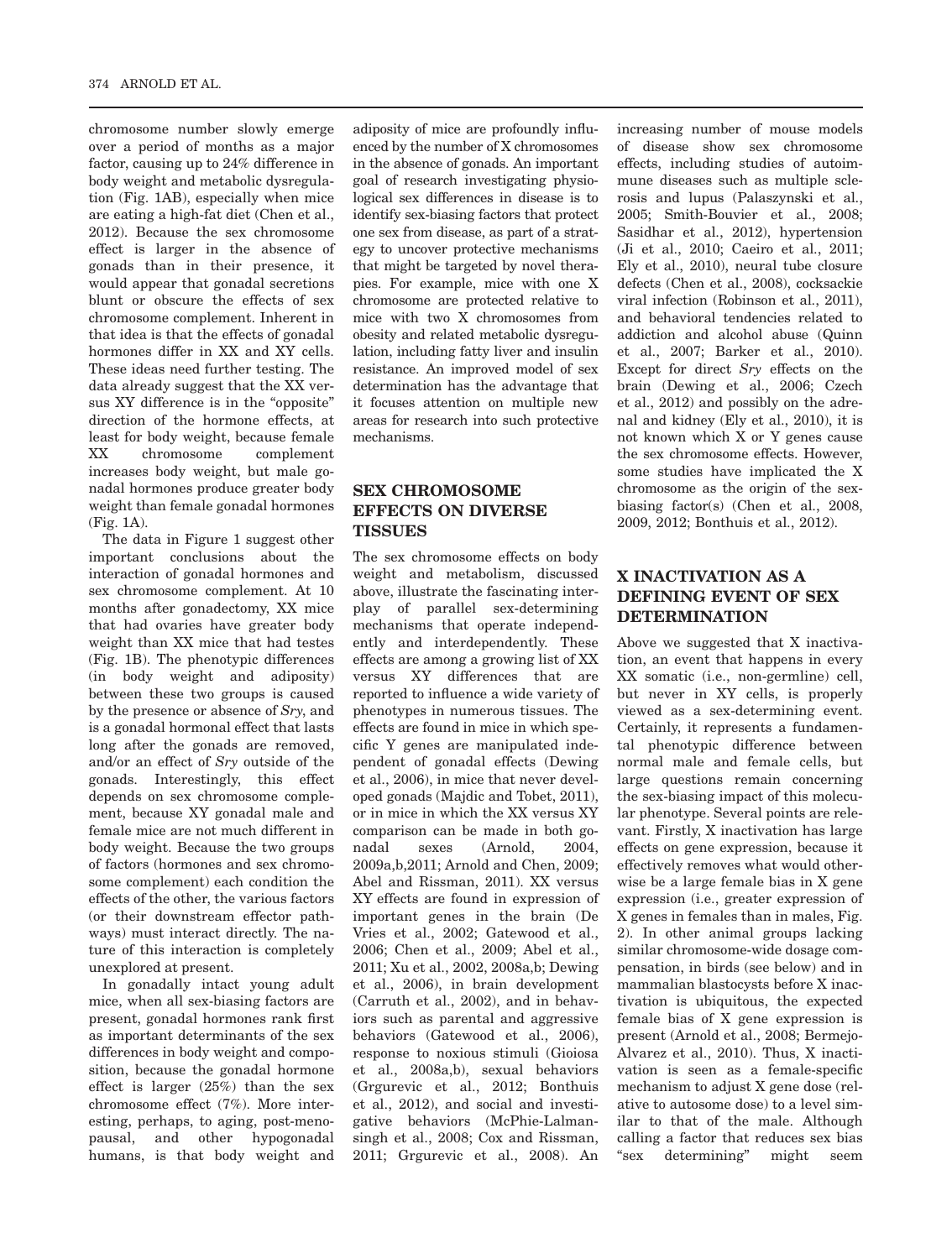

Fig. 2. Effective sex chromosome dosage compensation in the mouse compared with ineffective dosage compensation in the chick embryo. Microarray mRNA expression profiling was conducted in adult mice and chick embryos of both sexes. The graphs show the distribution of M/F ratios of expression of autosomal genes and X or Z chromosome genes. Autosomal genes have modal M/F ratios near 1 (log of zero), but some genes are expressed higher in males or in females. Log<sub>2</sub> M/F ratios are rarely greater that 1 (twofold higher in males) or less than -1 (twofold higher in females). In mammals such as the mice, M/F ratios for X genes show a distribution closely matched to autosomal genes, despite the presence of two X chromosomes in females compared to one of males. In birds such as the chick, the distribution of M/F ratios for autosomal genes is similar to that in mammals, but in the absence of chromosome-wide dosage compensation of the Z chromosome, ZZ males have higher expression of Z genes compared to ZW females, for most Z genes. From Itoh et al. (2007).

counterintuitive, X inactivation certainly ranks as one of the most profound sex-specific forces in the mammalian genome. Furthermore, its role is predominantly to counteract another female bias, in the number of X chromosomes, which underscores the idea that different sex-determining factors can oppose each other. In the end, the process of shutting down a large chromosome would reasonably be thought to leave XX cells distinctly different from XY cells, but at present there is only a small amount of evidence that the presence of a large heterochromatic chromosome has effects elsewhere in the genome. For example, mice with two X chromosomes, compared to mice with one X chromosome, show greater expression of an autosomal transgene that is a barometer of the status of nearby heterochromatin. The results suggest that the presence of a large heterochromatic inactive X chromosome in XX cells may reduce the availability of heterochromatizing factors generally, affecting gene expression throughout the genome (Wijchers and Festenstein 2011; Wijchers et al., 2010). Moreover, the presence of an inactive X chromosome correlates with reduced methylation of the genome of embryonic stem cells, and XX cells (relative to XY) show reduced expression of the de novo DNA methyltransferases Dnmt3a and Dnmt3b (Zvetkova et al., 2005). The question of genome-wide effects of the inactive X chromosome, not mediated by dosage of the X genes, is ripe for further analysis.

### THE CONTRAST OF MARSUPIAL (METATHER-IAN) AND EUTHERIAN MAMMALS

Like eutherian mammals, marsupials have an XX-XY sex chromosome system. The Y chromosome contains the testis-determining gene Sry, and many steps of gonadal differentiation are comparable to those in eutherians. However, three major reproductive tissues, pouch, scrotum, and mammary tissue, are sexually differentiated independent of gonadal differentiation. In the tammar wallaby, for example, the anlage of the scrotum, pouch, and mammary tissue begin to form prior to gonadal differentiation, and sex-specific patterns of development are not influenced by changes in gonadal hormone levels. The sex-determining factors appear to be X-linked, because an XXY marsupial (with testes and a penis) also has a pouch and mammary glands, whereas an XO marsupial (with ovaries and uteri) has neither a pouch nor a mammary gland (reviewed by Renfree and Short 1988; Renfree et al., 2002; Glickman et al., 2005). Thus, marsupials represent an early and iconic example of important sexdetermining factors that are not downstream of gonadal differentiation. To develop a comprehensive understanding of sex determination in marsupials, it is important to discover the X-linked sex determinants that operate in parallel with sex determinants that control sexual differentiation of the gonads.

#### BIRDS AS MODELS OF SEX CHROMOSOME EFFECTS

Birds offer another important contrast to eutherian mammals. Their sex chromosome complement is reversed relative to mammals, with the male being homogametic (ZZ) and the female heterogametic (ZW). More importantly in the present context, birds appear to lack a chromosomewide mechanism of Z gene dosage compensation comparable to X inactivation (Arnold et al., 2008). In every bird species studied to date, most Z genes are expressed higher in males than in females in numerous tissues before and after gonadal differentiation (Fig. 2) (Itoh et al., 2007, 2010; Ellegren et al., 2007; Zhang et al., 2010; Mank, 2009; Chue and Smith, 2011; Wolf and Bryk, 2011; Naurin et al., 2011). Birds, more than eutherian mammals, may easily evolve diverse cell-autonomous sex-determination mechanisms because of the availability of many more sex-biased (Z-linked) cell-autonomous signals throughout their body, which can evolve a role to control sex differences in diverse phenotypes. In species with effective dosage compensation such as eutherian mammals, most sex chromosome (in this case, X chromosome) genes are expressed at similar levels in the two sexes (Fig. 2), and thus are not likely to evolve a primary role in controlling different developmental programs in the two sexes. Perhaps because of the lack of effective Z chromosome dosage compensation that may have favored more cell-autonomous sex determination, the small number of studies of birds has had a major catalytic role in changing attitudes about the gonad-first classic model of sex determination.

In the last half of the  $20^{\rm th}$  century, many studies of birds showed that sexual phenotype is controlled by gonadal hormones (e.g., Balthazart et al., 2009; Balthazart and Adkins-Regan, 2002). One informative model system has been the neural circuit controlling song in Passerine birds (Wade and Arnold, 2004). Male zebra finches sing a courtship song that females do not sing, and the brain regions controlling song are 5–6 times larger in males (Nottebohm and Arnold, 1976). At first, the search for the sex-determining factors focused on the classical model, and manipulated gonadal hormone levels in females and males. Females treated with estradiol at hatching were permanently masculinized, both in their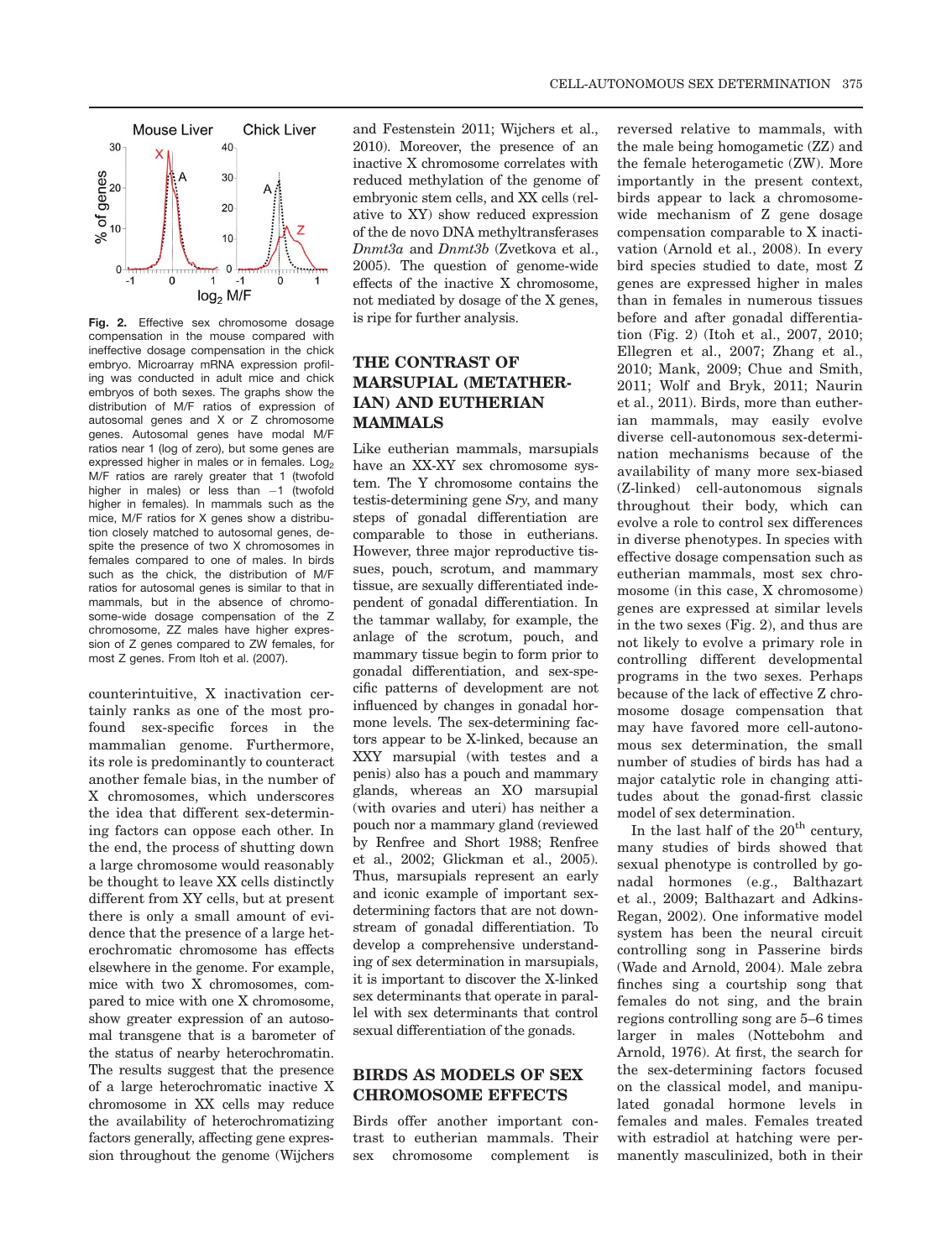brain and behavior (Gurney and Konishi, 1980). The result was interpreted to support the idea that males normally secrete testosterone, which is converted to estradiol in the brain where it has a permanent masculinizing effect, a finding similar to previous results in mammals. However, several observations were at odds with the hormonal theory. Manipulations of gonadal hormones in males (for example, blocking estradiol action) did not block masculine brain development (Arnold and Schlinger, 1993). When genetic females were injected early in development with a drug that caused differentiation of testes, those females were not masculinized by the presence of functional testicular tissue (Wade and Arnold, 1996). When these studies raised significant doubt about the gonadal hormonal origin of the sex differences, it became reasonable to consider the idea that cell-autonomous factors, encoded by the sex chromosomes, might be the primary cause of the sex difference in brain circuits and the reproductive behaviors that they control (Arnold, 1996).

Rare avian gynandromorphs are dramatic intersex animals, sometimes with a sharp line at the animal's midline separating male plumage on one side from female plumage on the other side. Other sexual characters are also lateralized, such as type of gonad and body size. As early as 1939, based on analysis of gynandromorphs, Witschi concluded that "many of the secondary sex characters of ... birds are not under hormonal but direct intracellular control" (Witschi, 1939). The use of modern molecular reagents to analyze gynandromorphs has confirmed this conclusion. In a gynandromorphic zebra finch, the right side had male plumage, masculine brain characteristics, and a testis, whereas the left side had female plumage, less masculine brain, and an ovary (Agate et al., 2003). The W chromosome, normally only found in ZW females, was enriched in the genomic DNA of the animal's left side (ruling out a ZO genotype). Expression of W-linked genes was very high on the entire left side of the brain, but nearly absent (except for a small number of cells) on the right. Expression of Z genes was also

uniformly but modestly higher on the right side compared to the left, compatible with ZZ genotype on the right and a single Z on the left. Because gonadal hormones would be expected to affect both sides of the brain and body, the greater masculinization of the brain on the right side suggested that it was controlled in a cell-autonomous fashion by sex chromosome complement of brain cells.

Analysis of several gynandromorphic chickens, using BAC probes to determine the number of Z and W chromosomes in specific cells, proved that the birds had a mixture of ZZ and ZW cells on the two sides of the body, with ZZ predominating on one side and ZW on the other (Zhao et al., 2010). On the ZZ side, the phenotypes of numerous tissues were more masculine than on the ZW side, including muscle, bone, leg, plumage, and wattles. Moreover, when ZZ cells were implanted into ZW embryos or vice versa, the cells retained sexual phenotypes consistent with their own sex chromosome complement after the cells took up residence within the somatic component of the recipient gonads (Zhao et al., 2010), confirming that the genetic sex of somatic gonadal cells plays a significant role in determining their sexual phenotype.

Cell-autonomous sex determination probably explains the development of a larger number of sexually dimorphic phenotypes in birds than in eutherian mammals, because of the lack of Zchromosome-wide dosage compensation that results in male bias in expression of most Z-gene expression throughout the body. Nevertheless, most of the phenotypes that show a sex chromosome effect in birds (different phenotype in ZZ versus ZW) are often also influenced by gonadal hormone levels. A salient example is the chicken's comb and wattle, large in males and small in females. These structures have long been known to be sensitive to androgens, so that the sex difference was thought to be downstream of gonadal determination. Yet, the chicken gynandromorph has a larger comb and wattle on the male side, indicating that sex chromosome complement also contributes to the sex difference (Zhao et al., 2010). Similar roles for both factors (hormonal and genetic) are proposed in the

zebra finch song system (Agate et al., 2003; Kim et al., 2004; Chen et al., 2005). Hormonal manipulations show hormonal effects, and genetic manipulations show genetic effects, and often both are important. That conclusion would seem to apply to both birds and mammals, although the difficulty of performing the genetic manipulations means that there is much less information about that type of sex-biasing factor.

Above we proposed a revised definition and framework for thinking about sex determination. This framework undermines the classic distinction between two distinct processes, sex determination and sexual differentiation, which was originally rationalized based on the order of events (sex determination preceding and causing sexual differentiation), and on different mechanisms (genetic sex determination versus hormonal sexual differentiation). In a revision of the classic model (Fig. 3), it is appropriate to recognize multiple sex chromosome mechanisms, acting along parallel mechanistic pathways, that are inherently different in various types of male versus female cells, which lead to downstream sex differences. In many phenotypes, we can expect an interaction of the parallel pathways, so that both hormonal and sex chromosome factors modify the effect of the other. A new concept of sex determination frees us from inaccurate and misleading over-simplifications such as "in mammals, sex is determined genetically," or "in birds, sex is cell-autonomous." Instead, we can recognize that even eutherian mammals have significant cell-autonomous sex determinants, and in birds hormonal and genetic factors interact. We propose that taxonomic differences in the importance of cell-autonomous factors may be related to the effectiveness of sex-chromosome dosage compensation, which affects the number of inherently sexually dimorphic signals within each male and female cell that can evolve a sexdetermining function.

#### FUTURE DIRECTIONS

Numerous mouse models are now widely available for the routine measurement of the importance of sex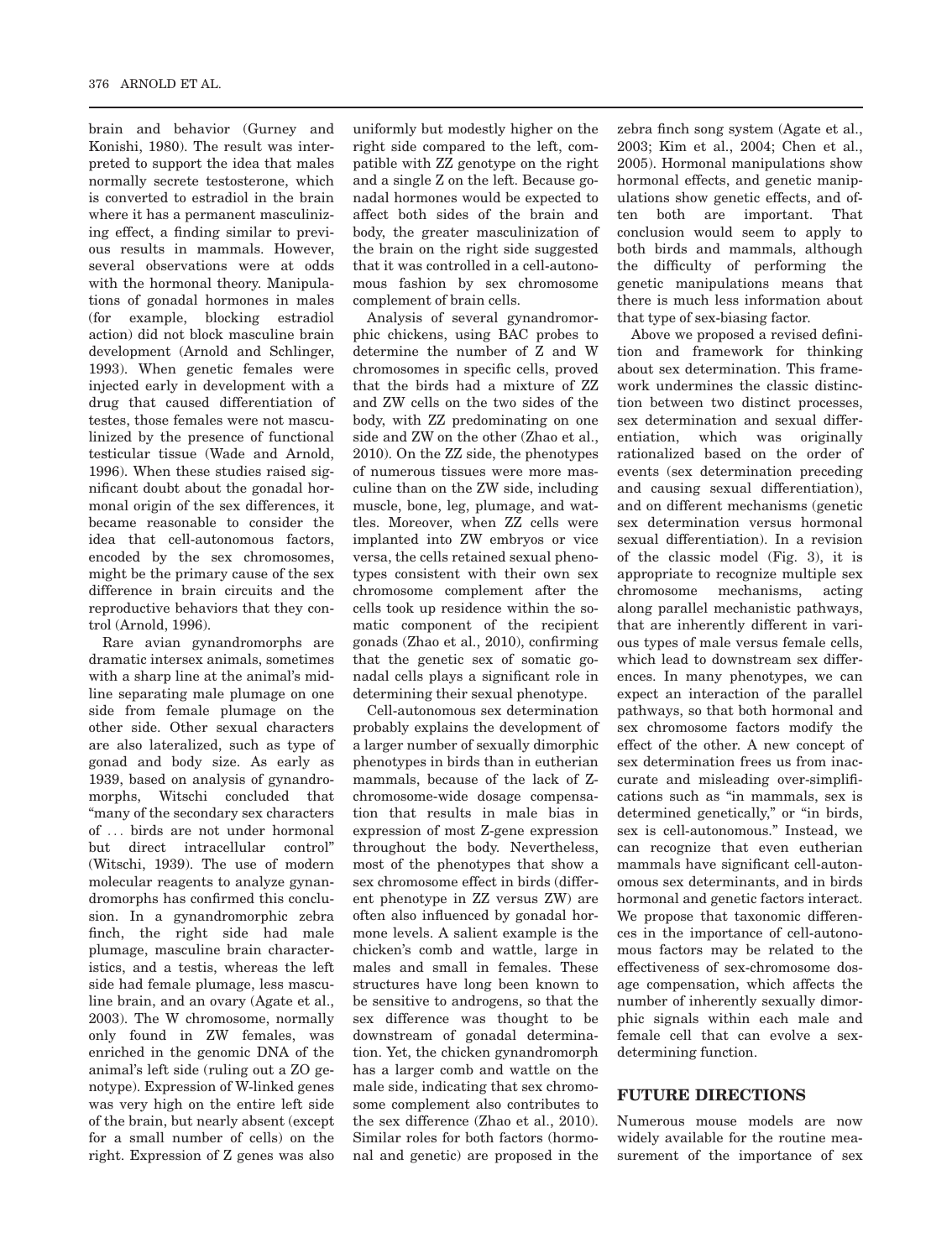

Fig. 3. Schematic contrast of sex-determination models. In the classical model of sex determination of vertebrates with heteromorphic sex chromosomes (left), sex determination is defined as the processes leading to differentiation of the gonads, which then secrete gonadal hormones that cause sexual differentiation of non-gonadal tissues. The revised model recognizes multiple primary parallel-acting factors encoded by the sex chromosomes, which activate numerous secondary downstream pathways, hormonal and genetic, that interact with each other (summing with each other or reducing the effects of each other) to cause or reduce sex differences in phenotype. In the revised model, gonadal secretions dominate as the most important group of secondary factors causing sex differences in the phenotype of eutherian mammals.

chromosome complement on sexual phenotypes (Arnold 2009a; Chen et al., 2012). These models will be used in increasing numbers of experiments to uncover differences in the phenotype of cells and tissues throughout the body. Three major goals are to identify the phenotypic effects of sex chromosome complement, to identify the X and Y genes that cause these differences and their downstream effectors, and to study how those genes interact with the effects of gonadal hormones. These studies have a strong rationale within the context of biomedical research, because one sex is often protected from important diseases such as cardiovascular disease, metabolic syndrome and obesity, cancer, and so on. Thus, discovering the sex-biased mechanisms that protect from disease should increase understanding of the disease in both sexes, and could uncover novel protective factors and therapies. Because of the similarity of gene content of X and Y chromosomes of the mouse and human, discoveries in mice could be relevant to understanding and treating human disease.

Although birds are not as easily rationalized as a model system for human disease, they offer huge advantages for studying the operation of the same gene networks in two states, when the male and female transcriptomes are fundamentally different. These studies will bear strongly on the evolution of dosage compensation mechanisms and sex differences in development.

#### REFERENCES

- Abel JL, Rissman EF. 2011. Location, location, location: genetic regulation of neural sex differences. Rev Endocr Metab Disord 13:151–161.
- Abel JM, Witt DM, Rissman EF. 2011. Sex differences in the cerebellum and frontal cortex: roles of estrogen receptor alpha and sex chromosome genes. Neuroendocrinology 93:230–240.
- Agate RJ, Grisham W, Wade J, Mann S, Wingfield J, Schanen C, Palotie A, Arnold AP. 2003. Neural not gonadal origin of brain sex differences in a gynandromorphic finch. Proc Natl Acad Sci USA 100:4873–4878.
- Arnold AP. 1996. Genetically triggered sexual differentiation of brain and behavior. Horm Behav 30:495–505.
- Arnold AP. 2004. Sex chromosomes and brain gender. Nat Rev Neurosci 5:701– 708.
- Arnold AP. 2009a. Mouse models for evaluating sex chromosome effects that cause sex differences in non-gonadal tissues. J Neuroendocrinol 21:377–386.
- Arnold AP. 2009b. The organizationalactivational hypothesis as the foundation for a unified theory of sexual differentiation of all mammalian tissues. Horm Behav 55:570–578.
- Arnold AP. 2011. The end of gonad-centric sex determination in mammals. Trends Genet 28:55–61.
- Arnold AP, Chen X. 2009. What does the "four core genotypes" mouse model tell us about sex differences in the brain and other tissues? Front Neuroendocrinol 30:1–9.
- Arnold AP, Schlinger BA. 1993. Sexual differentiation of brain and behavior: the zebra finch is not Just a flying rat. Brain Behav Evol 42:231–241.
- Arnold AP, Itoh Y, Melamed E. 2008. A bird's-eye view of sex chromosome dosage compensation. Annu Rev Genomics Hum Genet 9:109–127.
- Balthazart J, Adkins-Regan E. 2002. Sexual differentiation of brain and behavior in birds. In: Pfaff DW, Arnold AP, Etgen AM, Fahrbach SE, Rubin RT, editors. Hormones, brain, and behavior. San Diego: Academic Press. p 223–302.
- Balthazart J, Arnold AP, Adkins-Regan E. 2009. Sexual differentiation of brain and behavior in birds. In: Pfaff DW, Arnold AP, Etgen AM, Fahrbach SE, Rubin RT, editors. Hormones, brain, and behavior. San Diego: Elsevier. p 1745–1788.
- Barker JM, Torregrossa MM, Arnold AP, Taylor JR. 2010. Dissociation of genetic and hormonal influences on sex differences in alcoholism-related behaviors. J Neurosci 30:9140–9144.
- Bermejo-Alvarez P, Rizos D, Rath D, Lonergan P, Gutierrez-Adan A. 2010. Sex determines the expression level of one third of the actively expressed genes in bovine blastocysts. Proc Natl Acad Sci USA 107:3394–3399.
- Bermejo-Alvarez P, Rizos D, Lonergan P, Gutierrez-Adan A. 2011a. Transcriptional sexual dimorphism during preimplantation embryo development and its consequences for developmental competence and adult health and disease. Reproduction 141:563–570.
- Bermejo-Alvarez P, Rizos D, Lonergan P, Gutierrez-Adan A. 2011b. Transcriptional sexual dimorphism in elongating bovine embryos: implications for XCI and sex determination genes. Reproduction 141:801–808.
- Bonthuis PJ, Cox KH, Rissman EF. 2012. X-chromosome dosage affects male sexual behavior. Horm Behav 64:565–572.
- Budefeld T, Grgurevic N, Tobet SA, Majdic G. 2008. Sex differences in brain developing in the presence or absence of gonads. Dev Neurobiol 68:981–995.
- Burgoyne PS, Thornhill AR, Boudrean SK, Darling SM, Bishop CE, Evans EP. 1995. The genetic basis of XX-XY differences present before gonadal sex differentiation in the mouse. Phil Trans R Soc Lond B Biol Sci 350:253–260.
- Burgoyne PS, Ojarikre OA, Turner JM. 2002. Evidence that postnatal growth retardation in XO mice is due to haploinsufficiency for a non-PAR X gene. Cytogenet Genome Res 99:252–256.
- Caeiro XE, Mir FR, Vivas LM, Carrer HF, Cambiasso MJ. 2011. Sex chromosome complement contributes to sex differences in bradycardic baroreflex response. Hypertension 58:505–511.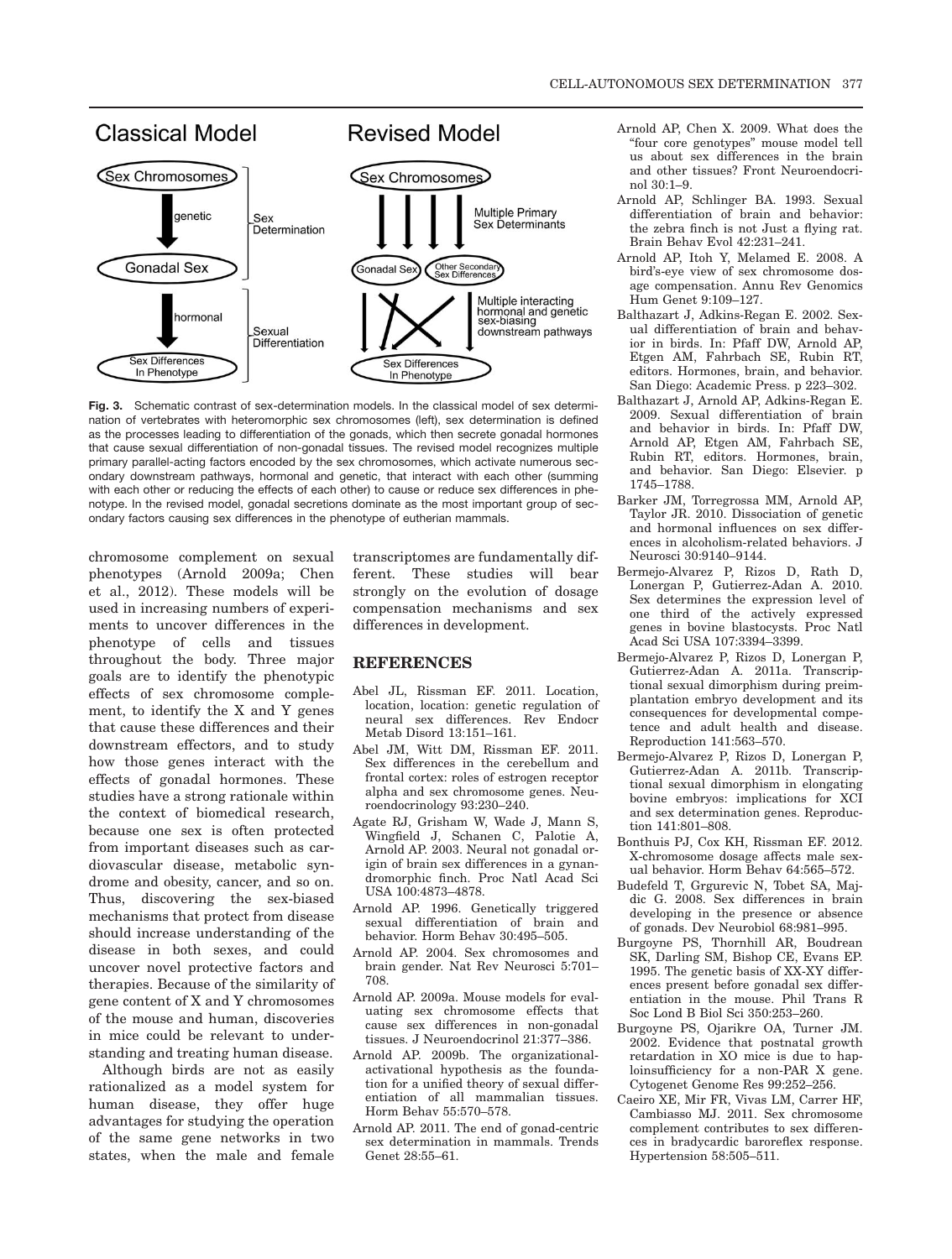- Carruth LL, Reisert I, Arnold AP. 2002. Sex chromosome genes directly affect brain sexual differentiation. Nat Neurosci 5:933–934.
- Chen X, Agate RJ, Itoh Y, Arnold AP. 2005. Sexually dimorphic expression of trkB, a Z-linked gene, in early posthatch zebra finch brain. Proc Natl Acad Sci USA 102:7730–7735.
- Chen X, Watkins R, Delot E, Reliene R, Schiestl RH, Burgoyne PS, Arnold AP. 2008. Sex difference in neural tube defects in p53-null mice is caused by differences in the complement of X not Y genes. Dev Neurobiol 68:265–273.
- Chen X, Grisham W, Arnold AP. 2009. X chromosome number causes sex differences in gene expression in adult mouse striatum. Eur J Neurosci 29:768–776.
- Chen X, McClusky R, Chen J, Beaven SW, Tontonoz P, Arnold AP, Reue K. 2012. The number of X chromosomes causes sex differences in adiposity in mice. PLoS Genet 8:e1002709.
- Chue J, Smith CA. 2011. Sex determination and sexual differentiation in the avian model. FEBS J 278:1027–1034.
- Cox KH, Rissman EF. 2011. Sex differences in juvenile mouse social behavior are influenced by sex chromosomes and social context. Genes Brain Behav 10:465–472.
- Czech DP, Lee J, Sim H, Parish CL, Vilain E, Harley VR. 2012. The human testis-determining factor SRY localizes in midbrain dopamine neurons and regulates multiple components of catecholamine synthesis and metabolism. J Neurochem.
- De Vries GJ. 2004. Minireview: Sex differences in adult and developing brains: compensation, compensation, compensation. Endocrinology 145:1063–1068.
- De Vries GJ, Rissman EF, Simerly RB, Yang LY, Scordalakes EM, Auger CJ, Swain A, Lovell-Badge R, Burgoyne PS, Arnold AP. 2002. A model system for study of sex chromosome effects on sexually dimorphic neural and behavioral traits. J Neurosci 22:9005–9014.
- Dewing P, Shi T, Horvath S, Vilain E. 2003. Sexually dimorphic gene expression in mouse brain precedes gonadal differentiation. Brain Res Mol Brain Res 118:82–90.
- Dewing P, Chiang CWK, Sinchak K, Sim H, Fernagut PO, Kelly S, Chesselet MF, Micevych PE, Albrecht KH, Harley VR, Vilain E. 2006. Direct regulation of adult brain function by the male-specific factor SRY. Curr Biol 16:415–420.
- Eggers S, Sinclair A. 2012. Mammalian sex determination-insights from humans and mice. Chromosome Res 20:215–238.
- Ellegren H, Hultin-Rosenberg L, Brunstrom B, Denker L, Kultimaa K, Scholz B. 2007. Faced with inequality: chicken does not have a general dosage compensation of sex-linked genes. BMC Biol  $5:40.$
- Ely D, Underwood A, Dunphy G, Boehme S, Turner M, Milsted A. 2010. Review

of the Y chromosome, Sry and hypertension. Steroids 75:747–753.

- Gatewood JD, Wills A, Shetty S, Xu J, Arnold AP, Burgoyne PS, Rissman EF. 2006. Sex chromosome complement and gonadal sex influence aggressive and parental behaviors in mice. J Neurosci 26:2335–2342.
- Gioiosa L, Chen X, Watkins R, Klanfer N, Bryant CD, Evans CJ, Arnold AP. 2008a. Sex chromosome complement affects nociception in tests of acute and chronic exposure to morphine in mice. Horm Behav 53:124–130.
- Gioiosa L, Chen X, Watkins R, Umeda EA, Arnold AP. 2008b. Sex chromosome complement affects nociception and analgesia in newborn mice. J Pain 9:962– 969.
- Glickman SE, Short RV, Renfree MB. 2005. Sexual differentiation in three unconventional mammals: spotted hyenas, elephants and tammar wallabies. Horm Behav 48:403–417.
- Grgurevic N, Budefeld T, Rissman EF, Tobet SA, Majdic G. 2008. Aggressive behaviors in adult SF-1 knockout mice that are not exposed to gonadal steroids during development. Behav Neurosci 122:876–884.
- Grgurevic N, Budefeld T, Spanic T, Tobet SA, Majdic G. 2012. Evidence that sex chromosome genes affect sexual differentiation of female sexual behavior. Horm Behav 61:719–724.
- Gurney ME, Konishi M. 1980. Hormoneinduced sexual differentiation of brain and behavior in zebra finches. Science 208:1380–1382.
- Heard E, Disteche CM. 2006. Dosage compensation in mammals: fine-tuning the expression of the X chromosome. Genes Dev 20:1848–1867.
- Itoh Y, Melamed E, Yang X, Kampf K, Wang S, Yehya N, Van Nas A, Replogle K, Band MR, Clayton DF, Schadt EE, Lusis AJ, Arnold. A.P. 2007. Dosage compensation is less effective in birds than in mammals. J Biol 6:2.
- Itoh Y, Replogle K, Kim YH, Wade J, Clayton DF, Arnold AP. 2010. Sex bias and dosage compensation in the zebra finch versus chicken genomes: general and specialized patterns among birds. Genome Res 20:512–518.
- Ji H, Zheng W, Wu X, Liu J, Ecelbarger CM, Watkins R, Arnold AP, Sandberg K. 2010. Sex chromosome effects unmasked in angiotensin ii-induced hypertension. Hypertension 55:1275– 1282.
- Kim YH, Perlman WR, Arnold AP. 2004. Expression of androgen receptor mRNA in zebra finch song system: developmental regulation by estrogen. J Comp Neurol 469:535–547.
- Lopes AM, Burgoyne PS, Ojarikre A, Bauer J, Sargent CA, Amorim A, Affara NA. 2010. Transcriptional changes in response to X chromosome dosage in the mouse: implications for X inactivation and the molecular basis of Turner Syndrome. BMC Genomics 11:82.
- Majdic G, Tobet S. 2011. Cooperation of sex chromosomal genes and endocrine influences for hypothalamic sexual dif-Front Neuroendocrinol 32:137–145.
- Mank JE. 2009. The W, X, Y and Z of sexchromosome dosage compensation. Trends Genet 25:226–233.
- McPhie-Lalmansingh AA, Tejada LD, Weaver JL, Rissman EF. 2008. Sex chromosome complement affects social interactions in mice. Horm Behav 54:565–570.
- Naurin S, Hansson B, Hasselquist D, Kim YH, Bensch S. 2011. The sex-biased brain: sexual dimorphism in gene expression in two species of songbirds. BMC Genomics 12:37.
- Nef S, Schaad O, Stallings NR, Cederroth CR, Pitetti JL, Schaer G, Malki S, Dubois-Dauphin M, Boizet-Bonhoure B, Descombes P, Parker KL, Vassalli JD. 2005. Gene expression during sex determination reveals a robust female genetic program at the onset of ovarian development. Dev Biol 287:361–377.
- Nottebohm F, Arnold AP. 1976. Sexual dimorphism in vocal control areas of the song bird brain. Science 194:211– 213.
- O W-S, Short R, Renfree MB, Shaw G. 1988. Primary genetic control of somatic sexual differentiation in a mammal. Nature 331:716–717.
- Palaszynski KM, Smith DL, Kamrava S, Burgoyne PS, Arnold AP, Voskuhl RR. 2005. A Yin-Yang effect between sex chromosome complement and sex hormones on the immune response. Endocrinology 146:3280–3285.
- Quinn JJ, Hitchcott PK, Umeda EA, Arnold AP, Taylor JR. 2007. Sex chromosome complement regulates habit formation. Nat Neurosci 10:1398–1400.
- Renfree MB, Short RV. 1988. Sex determination in marsupials: evidence for a marsupial-eutherian dichotomy. Phil Trans R Soc Lond B Sci 322:41–53.
- Renfree MB, Wilson JD, Shaw G. 2002. The hormonal control of sexual development. Novartis Found Symp 244:136– 152.
- Robinson DP, Huber SA, Moussawi M, Roberts B, Teuscher C, Watkins R, Arnold AP, Klein SL. 2011. Sex chromosome complement contributes to sex differences in Coxsackievirus B3 but not Influenza A virus pathogenesis. Biol Sex Differ 2:8.
- Sasidhar MV, Itoh N, Gold SM, Lawson GW, Voskuhl RR. 2012. The XX sex chromosome complement in mice is associated with increased spontaneous lupus compared with XY. Ann Rheum Dis 71:1418–1422.
- Silversides DW, Raiwet DL, Souchkova O, Viger RS, Pilon N. 2012. Transgenic mouse analysis of Sry expression during the pre- and peri-implantation stage. Dev Dyn 241:1192–1204.
- Smith-Bouvier DL, Divekar AA, Sasidhar M, Du S, Tiwari-Woodruff SK, King JK, Arnold AP, Singh RR, Voskuhl RR. 2008. A role for sex chromosome